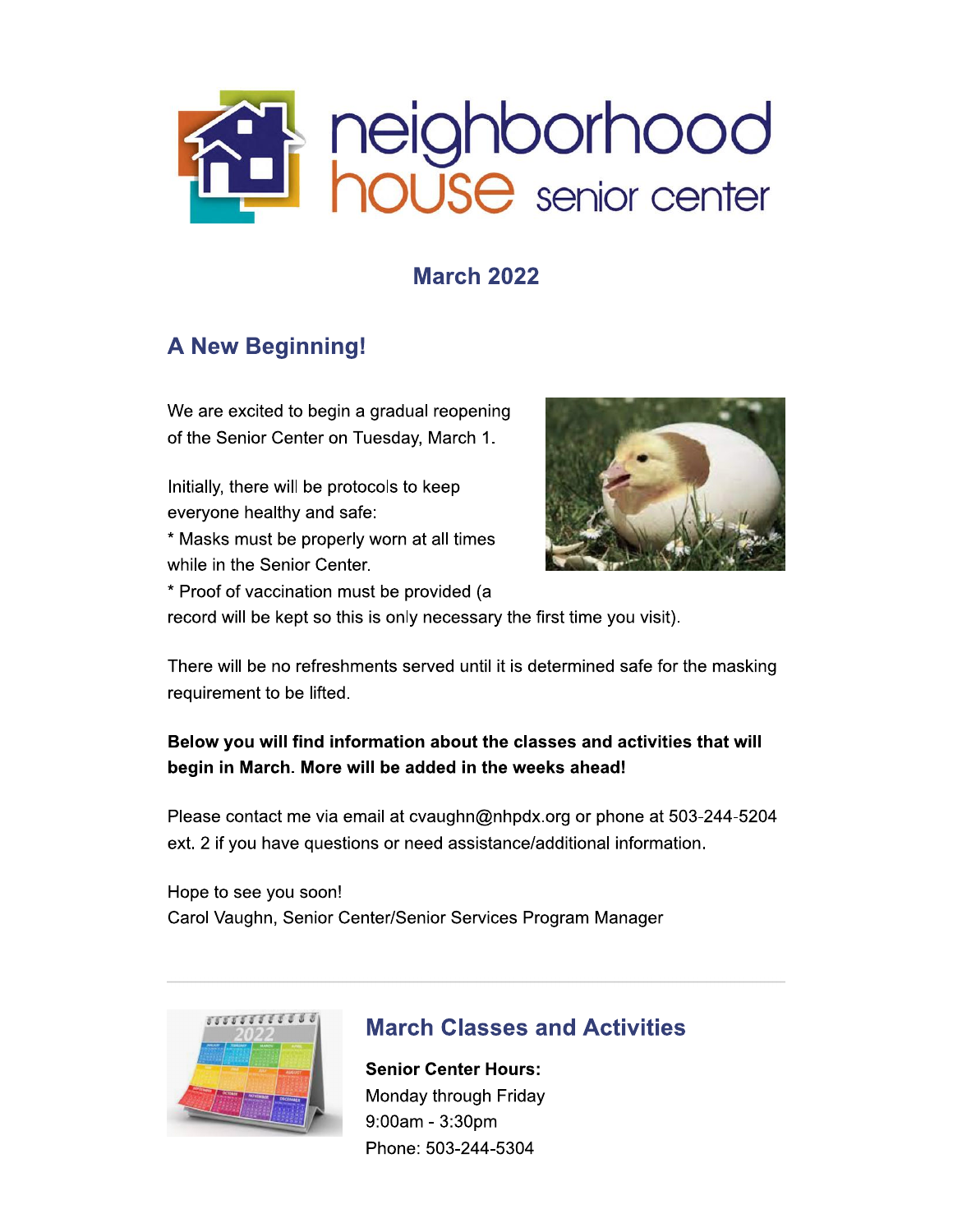Please note that the in-person exercise classes listed below will also be shown online via Zoom, for those who wish to continue participating from home. The Zoom links can be found here.

#### **Mondays**

\* Social Bridge - 12:15pm (reservations required, call Senior Center for info)

#### **Tuesdays**

\* Stability Ball Exercise w/Peggy Frieze - 9:15-10:15am (in-person & on Zoom)

\* Rhythmic Chair Exercise w/Peggy Frieze - 10:15-11:15am (in-person & on Zoom)

\* Mending Services - 12:30pm

\* Intermediate Tai Chi w/Catherine Holder - 1:00-2:00pm (in-person & on Zoom) No class Tuesday, March 22

\* Tai Chi for Better Balance w/Catherine Holder - 2:00-3:00pm (in-person & on Zoom) No class Tuesday, March 22

#### Wednesdays

\* River West Village Women's Group - 10am-noon

### **Thursdays**

\* Stability Ball Exercise w/Peggy Frieze - 9:15-10:15am (in-person & on Zoom)

\* Rhythmic Chair Exercise w/Peggy Frieze - 10:15-11:15am (in-person & on Zoom)

\* Intermediate Tai Chi w/Jim Dalton - 1:00-2:00pm (in-person & on Zoom)

\* Tai Chi for Better Balance w/Jim Dalton - 2:00-3:00pm (in-person & on Zoom)

### **Fridavs**

\* Duplicate Bridge - 12:15pm (Beginning Friday, March 18 - reservations required, call Senior Center for info)

Senior Center Resale Shop - Open Tuesday through Thursday, 10am-1pm. **Come check out the "Reopening Sale"!** 

# **The 16th Annual SW HOPE Community Food Drive Has Begun!**

SW HOPE was established in 2007 by local faith communities to support the Neighborhood House Food Pantry,

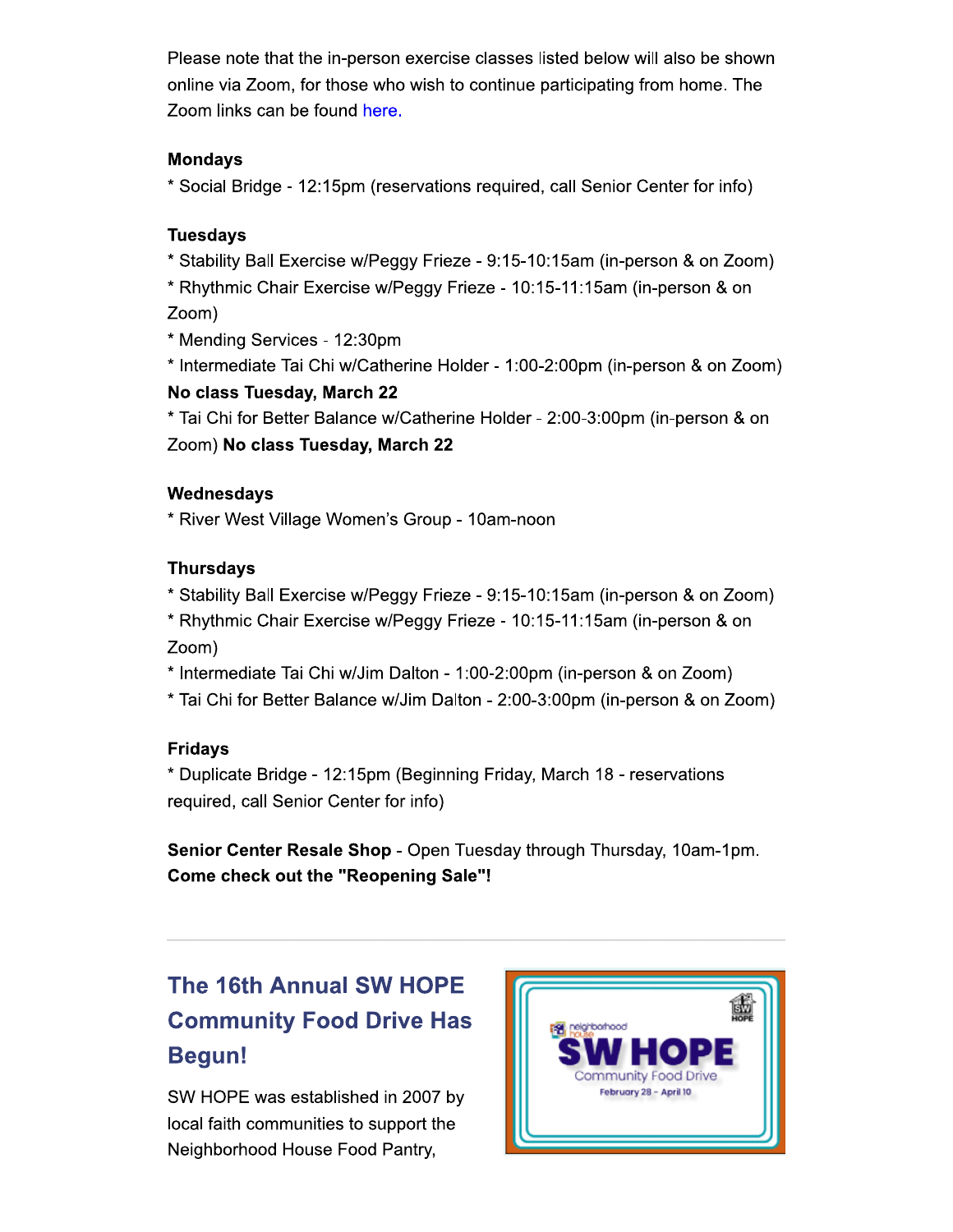which relies on the generosity of the community to run at full capacity. Faith communities play an essential role in the campaign, with churches like St. Andrew's Presbyterian and Missio Church planning and executing many of SW HOPE's largest events (a full list of partners can be found here). Neighborhood House aims to raise \$70,000 (or the 280,000 lb food equivalent) for the pantry.

This 6-week campaign features family-friendly community events and fundraisers. For the first time this year, Oregon Episcopal School will host the annual SW HOPE 5K, the largest event of the campaign.

Grab your friends and family and join us for a SW HOPE event!:

#### **Live Music at First Friday**

Friday, March 4 – 4:30-6:30pm outside Neighborhood House (7780 SW Capitol Hwy)

Join us and participate in the kickoff week of SW HOPE. Live music provided by Any Dog's Day, Food Pantry Manager Jim Cooper's band!

Bring a food or cash/online donation and be entered to win an awesome raffle prize including: a 500-piece puzzle and a \$10 gift certificate from Peachtree Gifts; tea from Aesthete Tea; a \$25 gift certificate to Annie Bloom's Bookstore; and a \$50 gift certificate to Baker & Spice!

#### **Dine out to Donate Nights**

Tuesday, March 1 - Yalla Monday, March 7 - Mediterranean Exploration Company Monday, March 14 - Lil' Shalom Wednesday, March 23 - Salvador Molly's Monday, March 28 - Shalom Y'all 10% of all proceeds on these dates go towards SW HOPE!

#### **Empty Bowls**

Friday, April 1 - 5-7pm outside Neighborhood House (7780 SW Capitol Hwy) Support SW HOPE and purchase a beautiful, hand-crafted bowl and delicious donated soup from local restaurants. Soup and bowl purchases can be made online. First come, first served!

#### **SW Hills Kiwanis Food & Cash Drive**

Saturday, April 2 - 10am-2pm outside the Neighborhood House Food Pantry (3445 SW Moss St)

#### SW HOPE 5K Run & Walk

Saturday, April 9 - 10am-12pm at Oregon Episcopal School (+virtual option) **Register here!**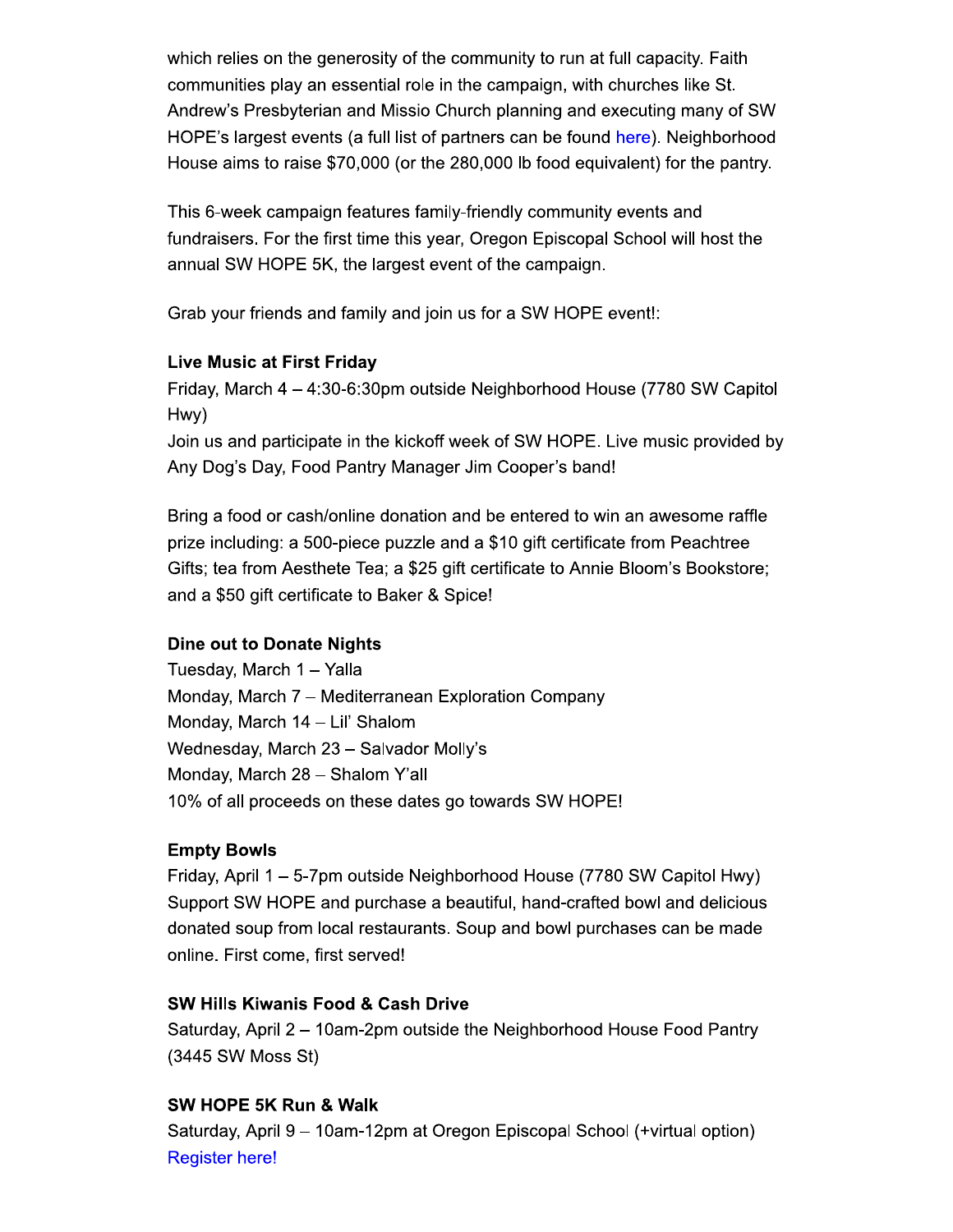### **COVID-19 Home Test Kits Available**

Multnomah County has provided the Senior Center with a supply of COVID-19 Antigen Rapid Tests. These are available at no cost and can be picked up at the Senior Center or delivery can be arranged. Please call the Senior Center (503-244-5204) if you need more information. (Note: These tests should be used by 7/6/22.)

### **Senior Center Survey**

If you haven't had a chance to take the survey - there is still time! The responses help us plan for future activies and classes at the center. "Thank you!" to those of you who have responded. More than 65



responses have been received! Here is a link to the survey: Senior Center **Survey** 

If you or someone you know needs a paper copy of the survey, please call the Senior Center at 503-244-5204.



### Take our free shopping shuttle

Are you a senior 60+ or person with a disability in the Southwest Portland area interested in joining our weekly shopping shuttle? Call Ride Connection four business days in advance at 503-226-0700 for a free ride with door-to-door service.

Here are our trips in March:

**March 1: Burlingame Fred Meyer or Safeway** March 2: Raleigh Hills Fred Meyer or New Seasons March 8: Tigard Fred Meyer, Walmart, Costco or WinCo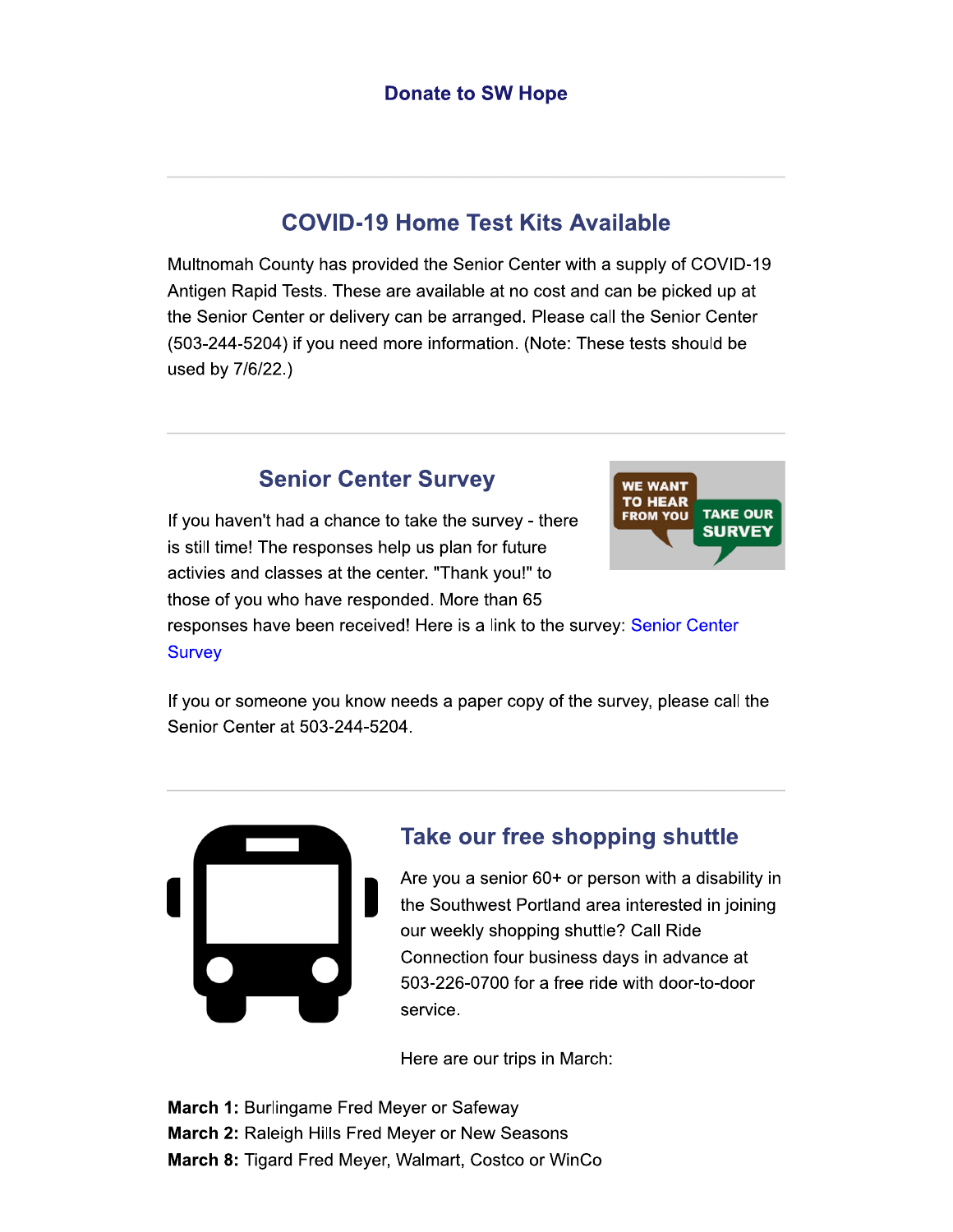March 15: Beaverton Fred Meyer or Beverton Trader Joe's March 22: Tigard Fred Meyer, Walmart, Costco or WinCo March 29: Ace Hardware or Garden Home Trader Joe's

## **Recreational Trip**

To reserve space - call Ride Connection four business days in advance - 503-226-0700.

**Oregon Jewish** Museum, along with Angen, Blue Sky & **Froelick Art Galleries** Wednesday, March 16



When: Bus leaves Senior Center 10:30 a.m.; returns 2:30 p.m.

**Please note:** Proof of COVID-19 vaccination is required to enter Oregon Jewish Museum and Blue Sky Gallery.

Admission:

Oregon Jewish Museum: \$8 general, \$5 seniors 62 and older

Augen, Blue Sky, and Froelick Galleries: free

We'll start the day with a docent-guided tour of the Oregon Jewish Museum's newest exhibition, To Bear Witness - Extraordinary Lives. The collection features photographs, profiles, and short films that capture the stories of individuals who left their homelands for safe haven in Oregon. Next, enjoy the adjacent Augen, Blue Sky, and Froelick Galleries at your own pace.

## **Prescription and Food Box Deliveries**

We can pick up and deliver prescriptions and also deliver food boxes from our Food Pantry. To schedule these services, call our transportation coordinator, Marie Haviland, at 503-246-1663, ext. 6103.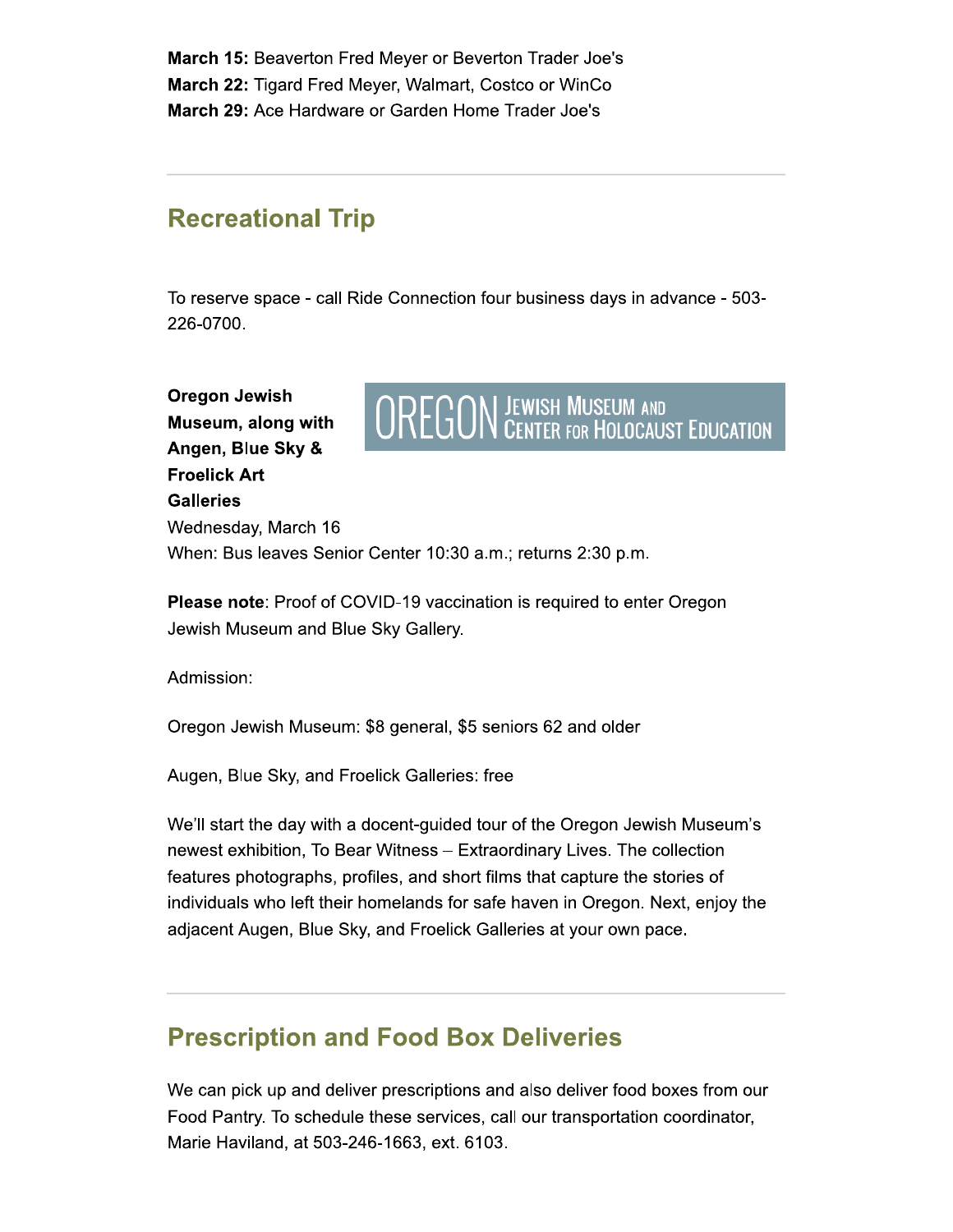

### **AARP Tax-Aide**

Help with preparation of 2021 tax returns is available and will be done remotely. Call the Senior Center at 503-244-5204 and we will provide you with information on where to pick up a packet in Multnomah Village.

When you pick up the packet, you will schedule an appointment to have your documents scanned for remote tax preparation.



### **Virtual classes on Zoom**

All seniors in our area are welcome to join our free online Zoom classes, found here. Come join us! (Please note when classes do not occur, due to the holidays/teacher availability.)

9-10:15 a.m. Mondays: Meditation with Carole Melkonian (No class Monday, March 21)

10:15-11 a.m. Mondays: Qi Gong with Carole Melkonian (No class Monday, March 21)

9:15-10:15 a.m. Tuesdays and Thursdays: Stability Ball with Peggy Frieze 10:15-11:15 a.m. Tuesdays and Thursdays: Rhythmic Chair Exercise with Peggy Frieze

1-2 p.m. Tuesdays: Intermediate Tai Chi with Catherine Holder (No class Tuesday, March 22)

2-3 p.m. Tuesdays: Tai Chi for Better Balance with Catherine Holder (No class Tuesday, March 22)

3-4:30 p.m. Tuesdays: Buddhist Meditation and Study with Candle Summers

1-2 p.m. Thursdays: Intermediate Tai Chi with Jim Dalton

2-3 p.m. Thursdays: Tai Chi for Better Balance with Jim Dalton

10-11:30 a.m. Fridays: Yoga with Peggy Frieze

12:30-1 p.m. Fridays: Functional Movement/Chair Exercises with Carrie

Craven (this class is on hold until further notice - call Senior Center for updates)

## **Outdoor Line Dance Class**

Outdoor Line Dancing continues and this group is having so much fun! All ages and

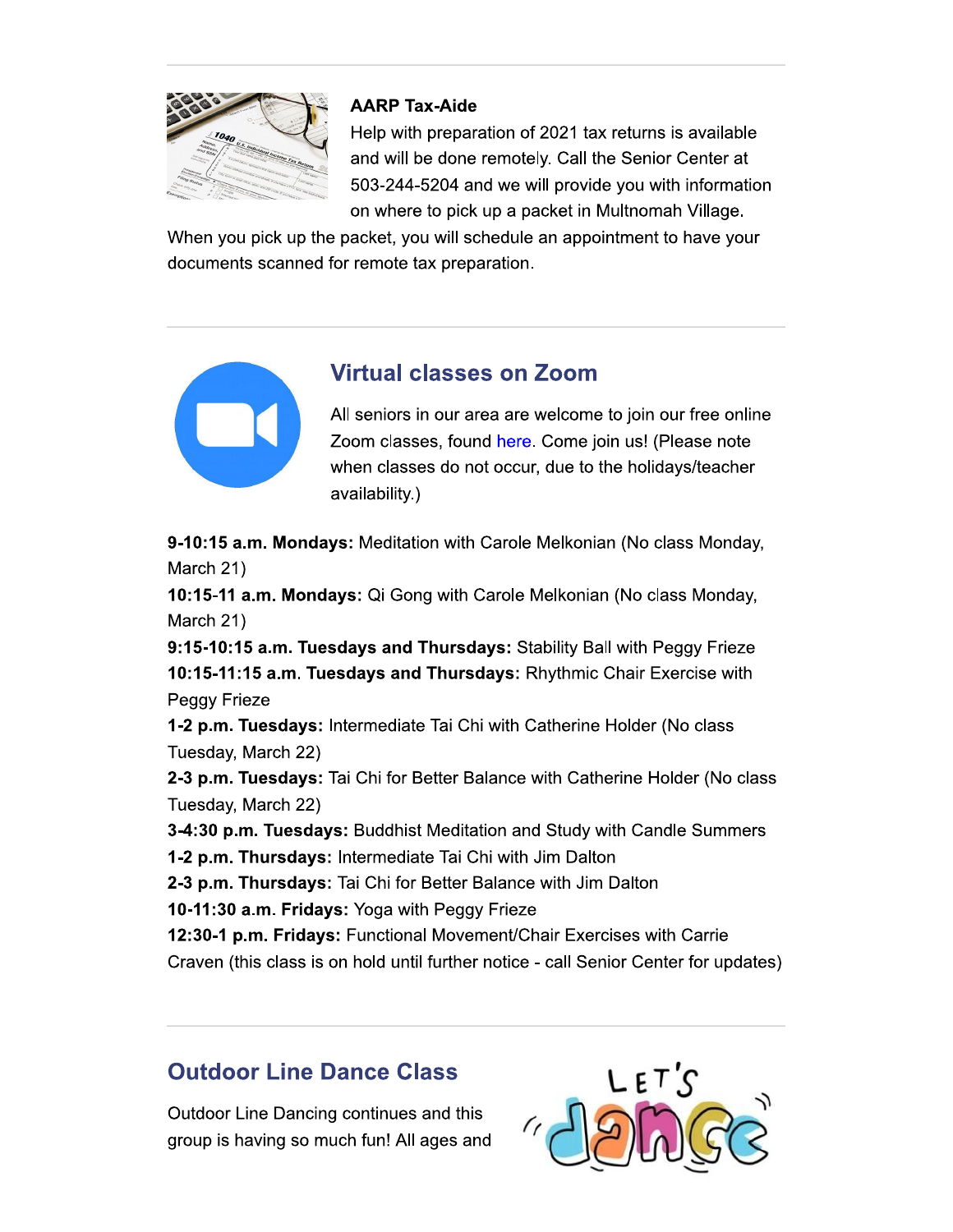abilities are welcome, so please feel free to join.

Mondays/Wednesdays/Fridays 2-3pm **Multnomah Arts Center Covered Outdoor Basketball Court** Come join the fun!



### **Foot Care**

The next Foot Care Clinic will be on Wed., March, 9. To schedule a 20-min appointment with a registered nurse, call 503-244-5204. Appointments are \$40, payable by check or cash directly to the nurse. Masks are required. Please cancel if you are not feeling well, have tested positive for or suspect you have been exposed to COVID-19.

### Need a book to read?

Come find one at the Senior Center Lending Library. A big "Thank you!" goes out to our friends at Annie Bloom's Books in Multnomah Village. They frequently donate books to the Senior Center and we really appreciate their support.



As always, the Senior Center and our programs appreciate your support!

### **Donate to NHSC**